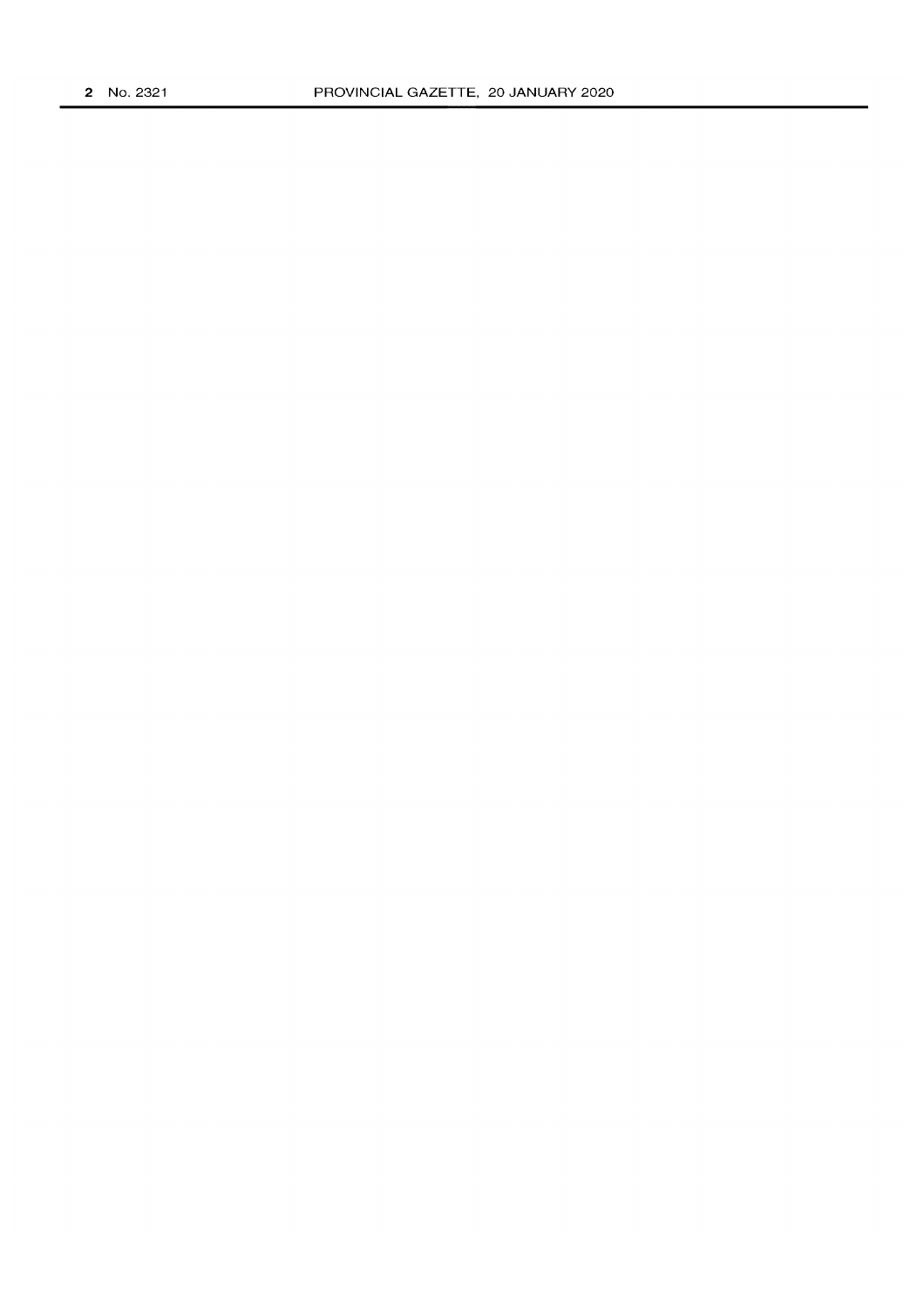# **CONTENTS**

|                                                                                                      | Gazette<br>No. | Page<br>No. |
|------------------------------------------------------------------------------------------------------|----------------|-------------|
| <b>GENERAL NOTICES • ALGEMENE KENNISGEWINGS</b>                                                      |                |             |
| Spatial Planning and Land Use Management Act (16/2013): Rezoning on Portions 80 & 83 of the Farm     | 2321           |             |
| Ruimtelike Beplanning en Grondgebruikbestuur Wet (16/2013): Hersonering op Gedeeltes 80 & 83 van die | 2321           |             |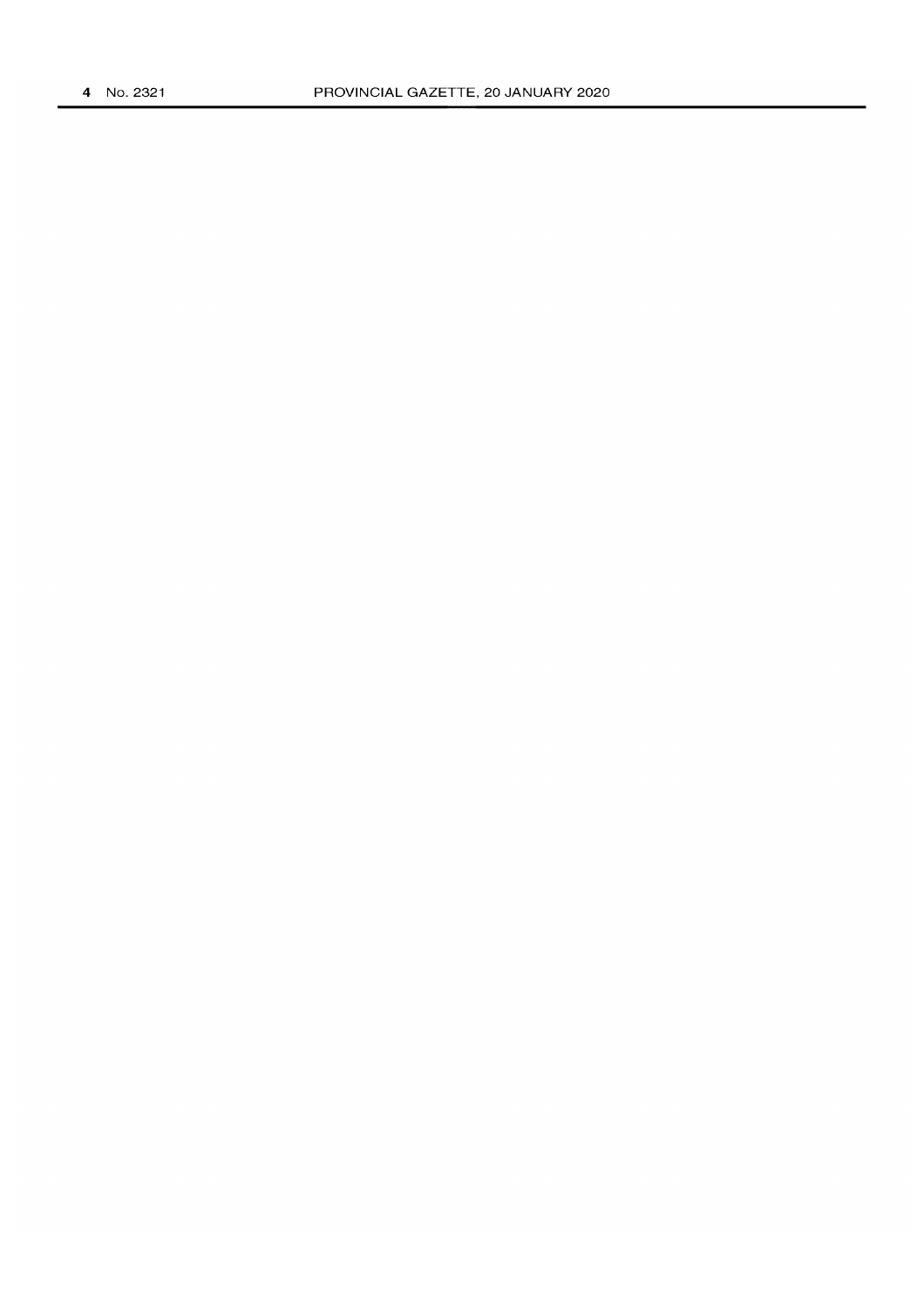$\mathbf{L}$ 

 $\overline{\phantom{a}}$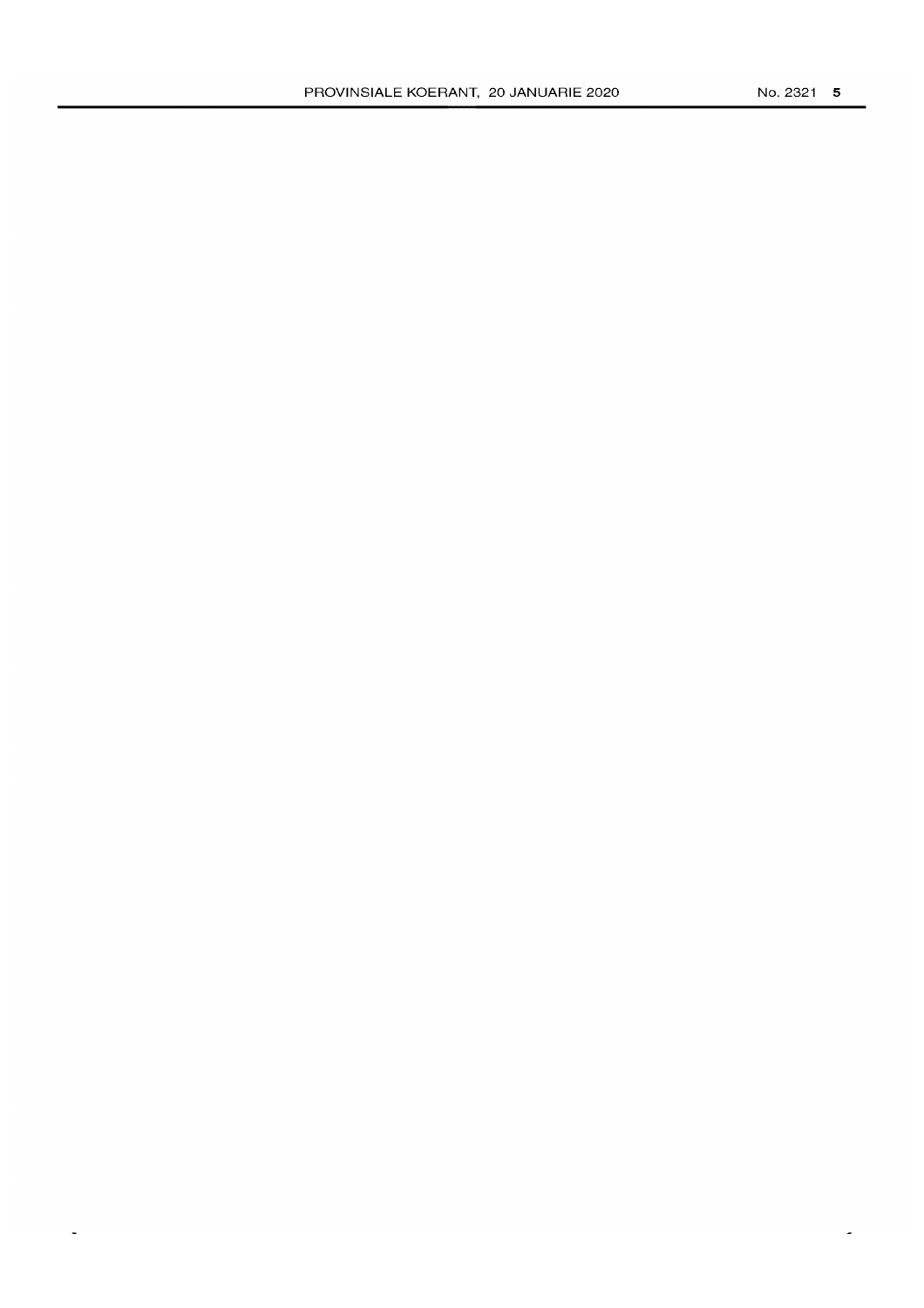$\Box$ 

 $\tilde{\phantom{a}}$